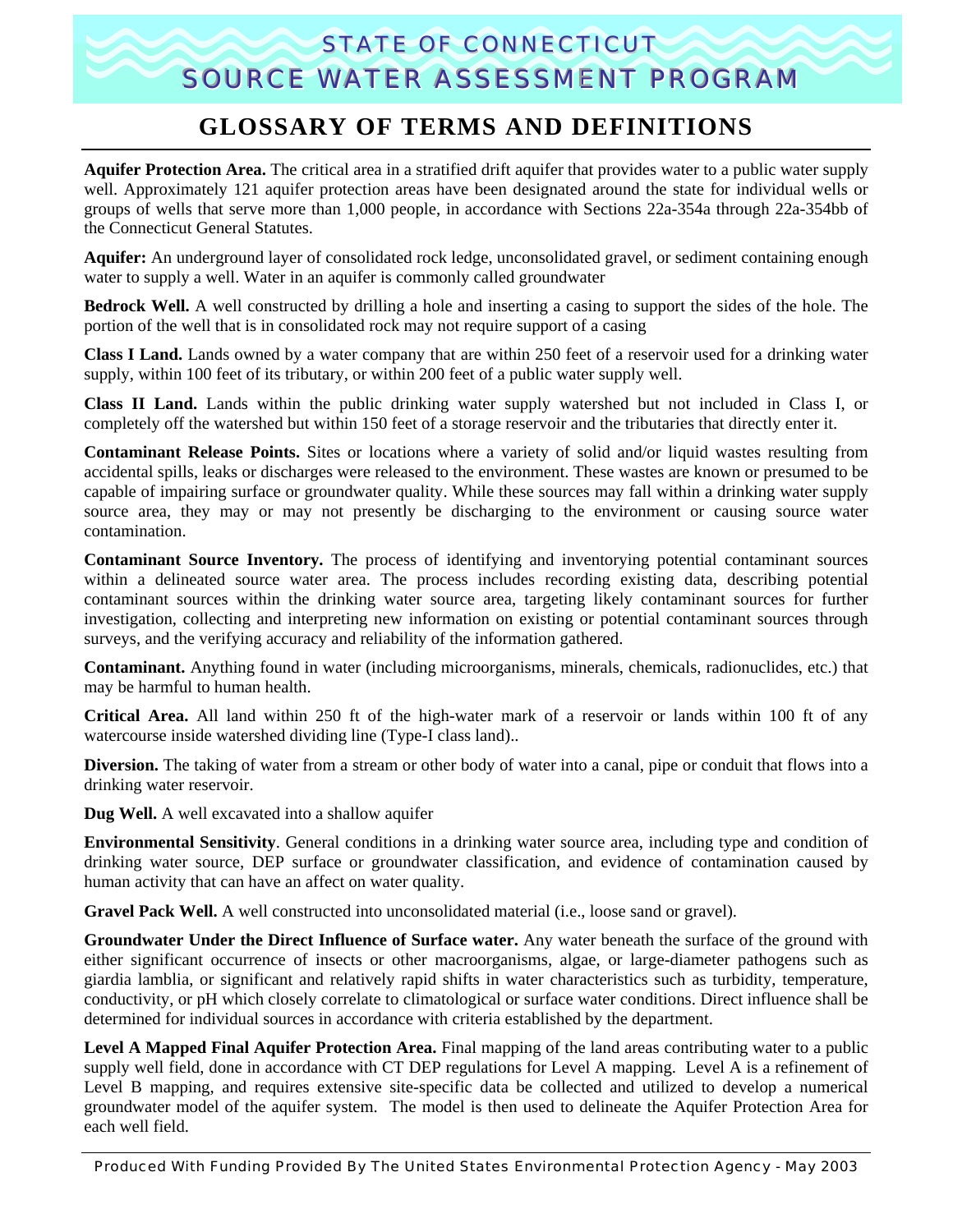**Level B Mapped Preliminary Aquifer Protection Area.** Preliminary mapping of the land areas contributing water to a public supply well field, done in accordance with CT DEP Guidelines for Level B Mapping. This simple method uses the pumping rate of the well field, an estimate of aquifer properties, and topography to approximate the contributing land area.

**Maximum Contaminant Level (MCL).** The highest level of a contaminant that EPA allows in drinking water. MCLs ensure that drinking water does not pose either a short-term or long-term health risk. EPA sets MCLs at levels that are economically and technologically feasible. Some states set MCLs which are more strict than EPA's.

**Non-Community Water System (NCWS).** A public water system that is not a community water system. There are two types of NCWSs: transient and non-transient.

**Non-Transient, Non-Community Water System.** A water system which supplies water to 25 or more of the same people at least six months per year in places other than their residences. Some examples are schools, factories, office buildings, and hospitals which have their own water systems.

**Organic Contaminants.** Carbon-based chemicals, such as solvents and pesticides, which can get into water through runoff from cropland or discharge from factories. EPA has set legal limits for 56 organic contaminants.

**Pathogen.** A disease-causing organism like certain bacteria or viruses.

**Potential Contamination Source (SPCS).** An inventoried facility or activity that stores, uses, or produces chemicals or hazardous materials, and that has the potential to release contaminants identified in a state program (contaminants with MCLs plus any others a state considers a health threat) within a source water area in an amount which could contribute significantly to the concentration of the contaminants in the source waters of the public water supply. Potential risks associated with inventoried SPCS's are based on distance of SPCS sites to the drinking water source, number and type of SPCS contaminants and contaminant fate and transport in the environment.

**Potential Risk Factors**. Factors unique to a specific public drinking water source area, which determine its vulnerability to contamination. The major risk factors include the presence and type of known contaminant release points or significant potential contamination sources, and the breakdown of land use/land cover in the source water area.

**Preserved Land.** The term "preserved land", as used in the Source Water Assessment Program, includes any combination of land owned by the public water supply, state forest and parklands, and municipally or privately held land designated as open space.

**Public Water System (PWS).** Any water company supplying groundwater or surface water or both to fifteen (15) or more consumers or twenty-five (25) or more persons daily at least sixty days (60) of the year.

**Runoff.** The portions of rainfall or snow melt that flows overland into a stream, river or reservoir.

**Safe Drinking Water Act.** Enacted by Congress in 1974 and amended in 1986 and 1996, this law established standards for the treatment and distribution of public drinking water for the protection of public health.

**Source Protection Needs**. General or specific recommendations/opportunities to maintain or improve water quality in a delineated source water area using a variety of recognized best management practices to reduce the potential risk of drinking water contamination.

**Source Water Area.** An area of land delineated by the state that contributes water to a source of public drinking water supply, whether the source is groundwater or surface water or both.

**Susceptibility Analysis**. An analysis to determine where significant potential sources of contamination are located within a source water area and the susceptibility of public drinking water sources to these sources.

**Transient, Non-Community Water System.** A water system which provides water in a place such as a gas station or campground where people do not remain for long periods of time. These systems do not have to test or treat their water for contaminants, which pose long-term health risks because fewer than 25 people drink the water over a long period. They still must test their water for microbes and several chemicals.